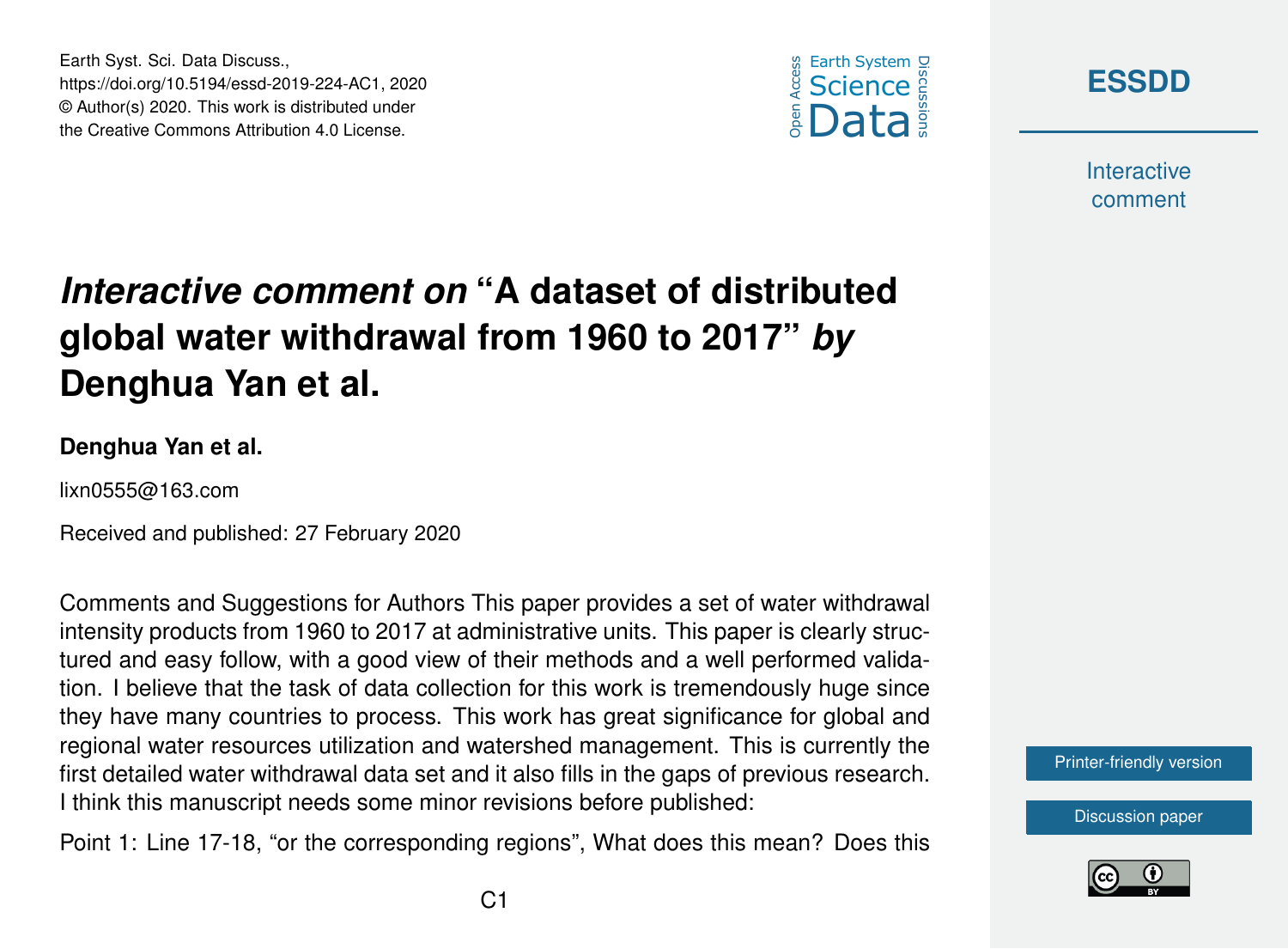refer to the corresponding land use? Response 1: In this study, we defined the concept of water withdrawal intensity. In the spatial distribution, it is assumed that the water withdrawal occurs only on artificial surface and cultivated land. Therefore, we have considered differences in spatial distribution within the statistical unit. Point 2: Line 28-29, "According to the. . .report". This sentence is the same as above, it can be abbreviated or omitted. Response 2: According to the comments, we rewrite this sentence as follows: According to the Report 2018, about 1.5 billion people in 80 countries and regions, which account for 40% of the world's total population, are under-resourced, and about 300 million people in 26 countries are extremely short of water. Point 3: Line 60-61, delete the last sentence. Response 3: According to the comments, we deleted this sentence in the Introduction. For the future improvement of the data set, we briefly introduced in the Conclusion. Point 4: Figure 1, what does the brown FIRST mean? Response 4: FIRST refers to the first step in data processing. In the article, we detailed the steps of data production. There are different strategies for processing national and subnational water withdrawal data. For national data, we need to first calculate per capita water withdrawal data, and for sub-national data, we need to first calculate the ratio of the sub-national data to the national data. Therefore, in the figure, we have emphasized the "FIRST step". Point 5: Line 88-89, the accuracy of government data is explained here, please add some references. Response 5: Based on comments, we have added relevant references. Point 6: Line 103-104, it is mentioned in the method that the per capita water withdrawal needs to be calculated, but the population data required for calculation are not seen in the database. Please provide specific population data. Response 6: For demographic data, we comprehensively collected demographic data sets released by the World Bank and the government. In subsequent modifications, we will upload these data to the same database as the water withdrawal data set. Point 7: Line180-182, "Among them, artificial surface and cultivated land are the place where the water withdrawal is mainly concentrated." This sentence is repeated with the following sentence. Response 7: Based on the comments, we deleted the subsequent repeated sentences and rewritten them as follows: Among them, artificial

## **[ESSDD](https://www.earth-syst-sci-data-discuss.net/)**

**Interactive** comment

[Printer-friendly version](https://www.earth-syst-sci-data-discuss.net/essd-2019-224/essd-2019-224-AC1-print.pdf)

[Discussion paper](https://www.earth-syst-sci-data-discuss.net/essd-2019-224)